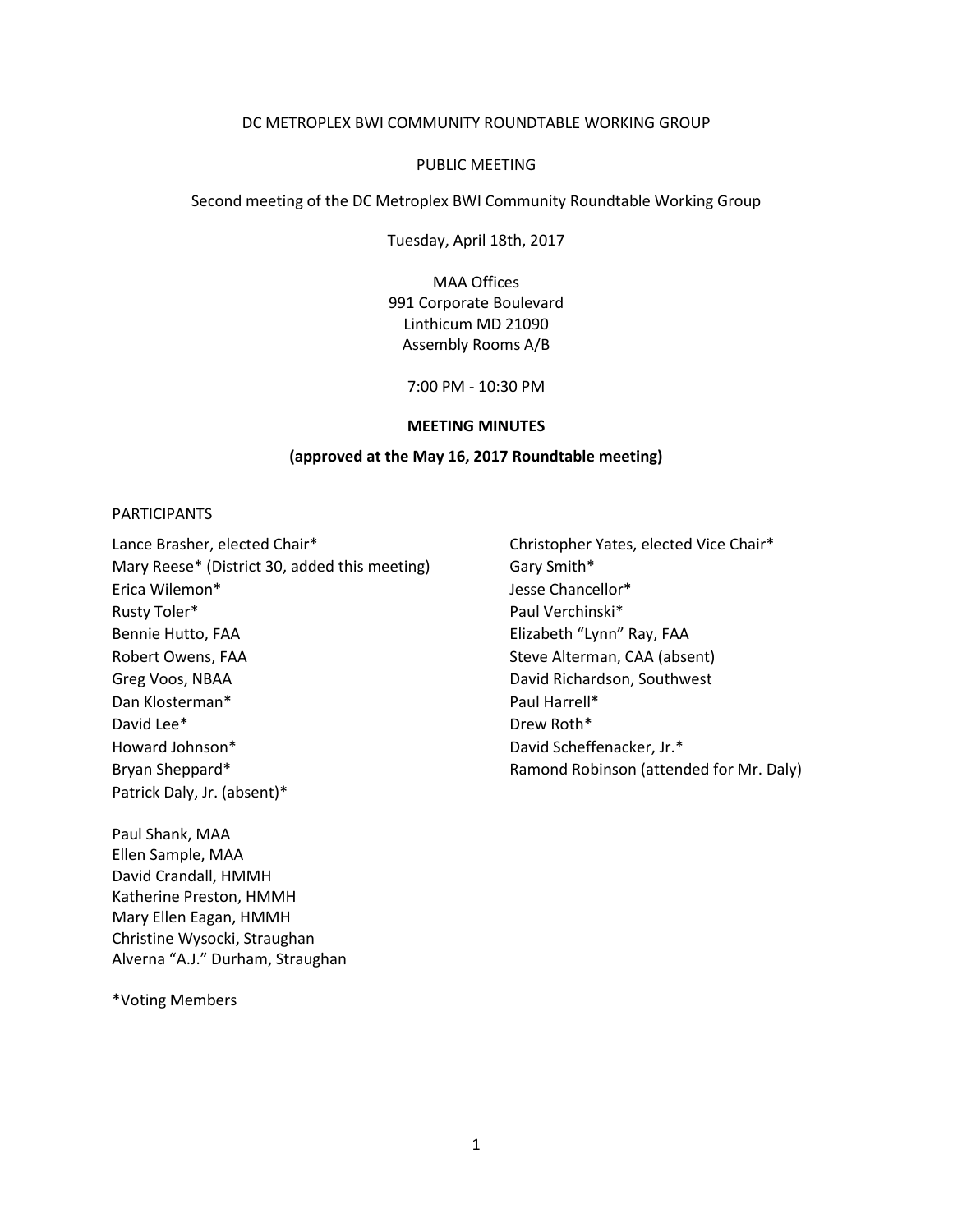# MEETING MATERIALS (APPENDED)

The following materials were sent to participants in advance:

- April 18, 2017 Meeting Agenda
- Draft Roundtable Charter Document mark-up of changes made and approved March 21, 2017
- Draft Meeting Minutes from March 21, 2017
- Letter from BWI to FAA Re: Roundtable Resolution to Revert to Pre-DC Metroplex/NextGen Procedures

## Displayed at meeting:

Letter from Maryland federal delegation supporting Roundtable Resolution to Revert to Pre-DC Metroplex/NextGen Procedures

## FAA presentation

## **Introductions**

Mr. Shank made administrative announcements and welcomed the members to the second meeting. Mr. Brasher (Chair) also welcomed and thanked attendees for their attendance.

## **Review of March 21st Minutes and Charter**

Mr. Verchinski made the motion to approve the March  $21<sup>st</sup>$  meeting minutes. Mr. Smith seconded. Minutes from the last meeting were approved.

The Chair reviewed changes made to the Charter at the last meeting. Although the Roundtable approved the charter at the last meeting, the charter distributed was the complete written version. Mr. Verchinski made a motion to approve updates and Mr. Chancellor seconded. The Charter was approved.

## **Consideration of Charter Modification**

The Chair described the proposed amendment to the Charter to add a member from District 30. Mr. Chancellor made motion to approve the proposed change to the Charter and add a Roundtable member, Ms. Mary Reese, from District 30. Mr. Verchinski seconded. The Roundtable unanimously approved the proposed amendment to the Charter, and Ms. Reese officially took her position at the table.

## **Support from Senator Van Hollen's Office**

Mr. Brent Girard from U.S. Senator Van Hollen's Office expressed the Maryland Congressional Delegation's support for the Roundtable's Resolution to Revert to Pre-DC Metroplex/NextGen Procedures. The Delegation sent a letter to FAA supporting this resolution and will inform the Roundtable members when a response is received.

## **Public Comment**

Attendees in the audience were given the opportunity to voice their concerns and offer their views. The Chair requested that they provided their name and the location of their community. The following statements came from residents:

Kimberly Gust of Arnold. While she is not in the vicinity of the airport, the airspace changes have negatively impacted her quality of life. Planes are flying over her property at early hours of the morning and in close succession to one another. She does not consider the details in the newspaper articles or meeting minutes to accurately reflect the impacts to communities as far away as hers. She believes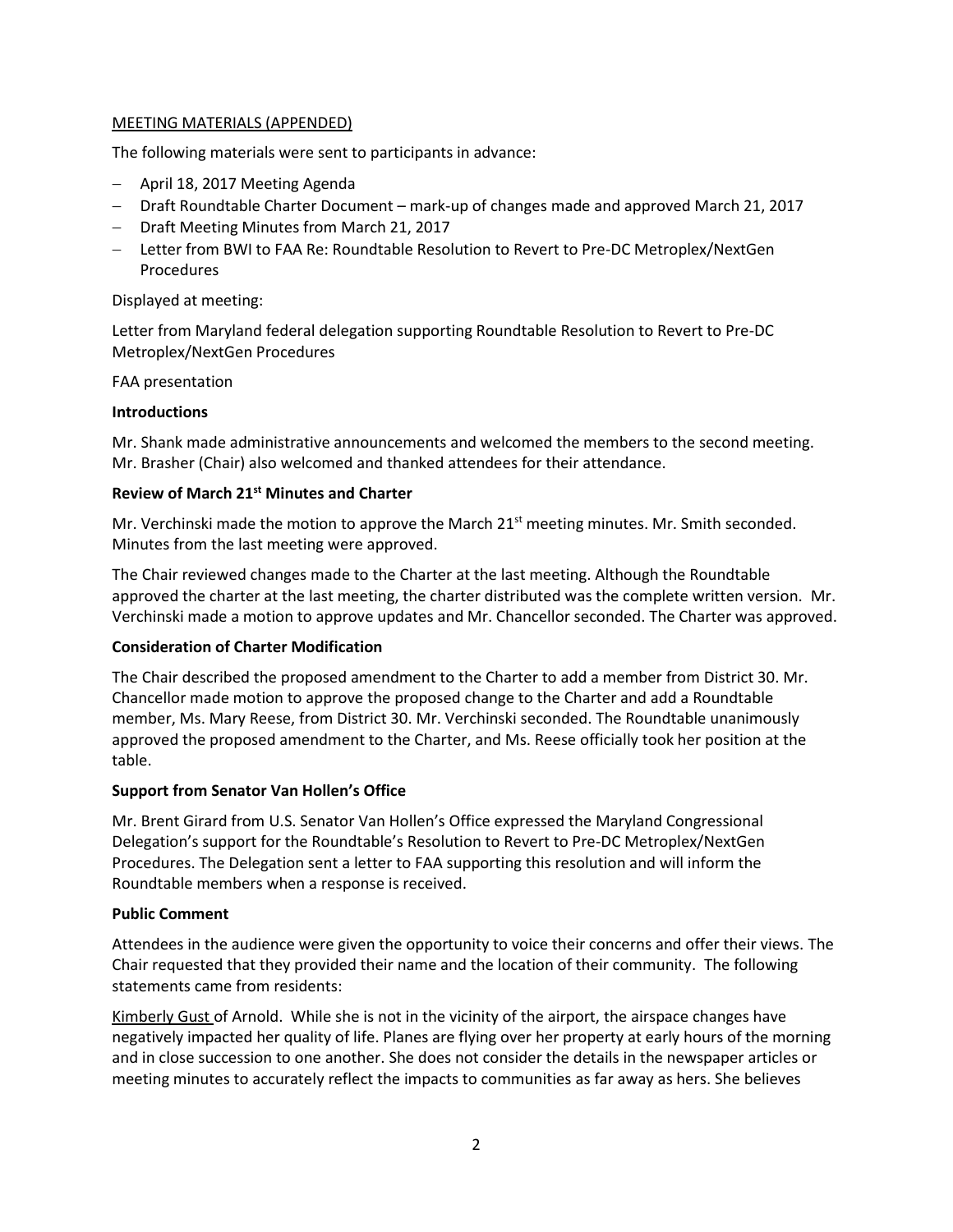returning planes begin their descent too far from the airport, treating the Magothy River like "an interstate highway for Boeings."

Doug Brown of Crownsville (Herald Harbor). He does not believe the flight path changes are saving fuel, since planes still fly over the communities in arcs, make many turns, and not in straight lines. He suggested increasing the altitude of overhead flights, ceasing U-turns over the Severn River, and moving the preferred flight path over I-97. While the occurrence of planes flying overhead is not constant, the abnormally low planes and regular U-turns are an issue.

Suzzie Schuyler of Linthicum, President, Linthicum-Shipley Improvement Association. There are two main problems: 1) low-flying planes cause jet fuel sheens across water ways and pools, and 2) low flights are causing old trees to be taken down because the airport says that they are obstructions. The noise levels have gotten worse, and we suggest noise walls to replace the natural buffers we've already lost. Upon being questioned, Ms. Sample and Mr. Shank of MAA both confirmed no work is being done at BWI that would cause a change to traffic patterns.

Laura Donovan of Ferndale/Linthicum. She has a problem with helicopters flying around her property. The noise is not as much of an issue as the pressure produced. She suggested a homeowners' bill of rights to protect homes and properties. She mentioned the impact of nail pops in her home. She strongly supports reverting back to old flight paths.

Mark Peterson of Meadowridge Landing in Elkridge. His subdivision of 300 homes is not shown on the maps of affected communities, even though flights come over his home late at night and early morning. He witnessed flights as late as 1 a.m. in the morning and as early as 5 a.m. in the morning. Planes typically fly overhead within minutes of one another; "the constant noise never stops." He believes it is now impossible to live in or sell his home. He mentioned the repercussions that would likely occur if he, a private citizen, were to make the same type of disturbance. His community has more restrictive noise ordinances than the noise from the aircraft. He experienced 22 years without bothersome noise; NextGen caused the problem and he would like planes to revert to former flight paths.

Jimmy Pleasant of Ellicott City. In April of 2016, planes were rerouted after a noise study done about a half-mile from his house. Individual run over levels were hitting between 70-90 decibels. He counted over 200 planes over his house the day following Thanksgiving. One day he counted 8 planes, full throttle, in ten minutes, and believes it would be impossible to sell his home. His concern extends to public health impacts from the low-flying planes. He suggested a solution could be to stop flying over populated areas. This could be done by having the government buy everyone's home, clear the land, and turn it into woods. Another solution for BWI would be to move the Southwest hub. He has been in his home for 18 years, and the noise was never as bad as it is now.

TJ Wieber of Millersville. He thanked the Roundtable for their assistance and support. He's been in his home for 17 years; since 2015, he's witnessed planes coming in much more frequently (late at night, up until 1 a.m.; early in the morning, beginning at 6 a.m.; every few minutes in succession) and much lower. There are cracks in the ceiling and drywall since the changes took place, which impacts the value of his home. He can hear the planes over his lawnmower. He suggested planes be directed to fly at higher altitudes, around 1,000 feet higher.

Mr. Brasher asked MAA and HMMH staff to plot the locations of those who commented, in time for the next Roundtable meeting, so members can see where these residents live. Mr. Brasher reviewed the Roundtable resolution as passed in the first meeting for FAA to revert back to the status quo prior to NextGen changes, and introduced the FAA speakers. Mr. Brasher also welcomed Ms. Ashley Meyer from Congressman Ruppersberger's office who attended the meeting.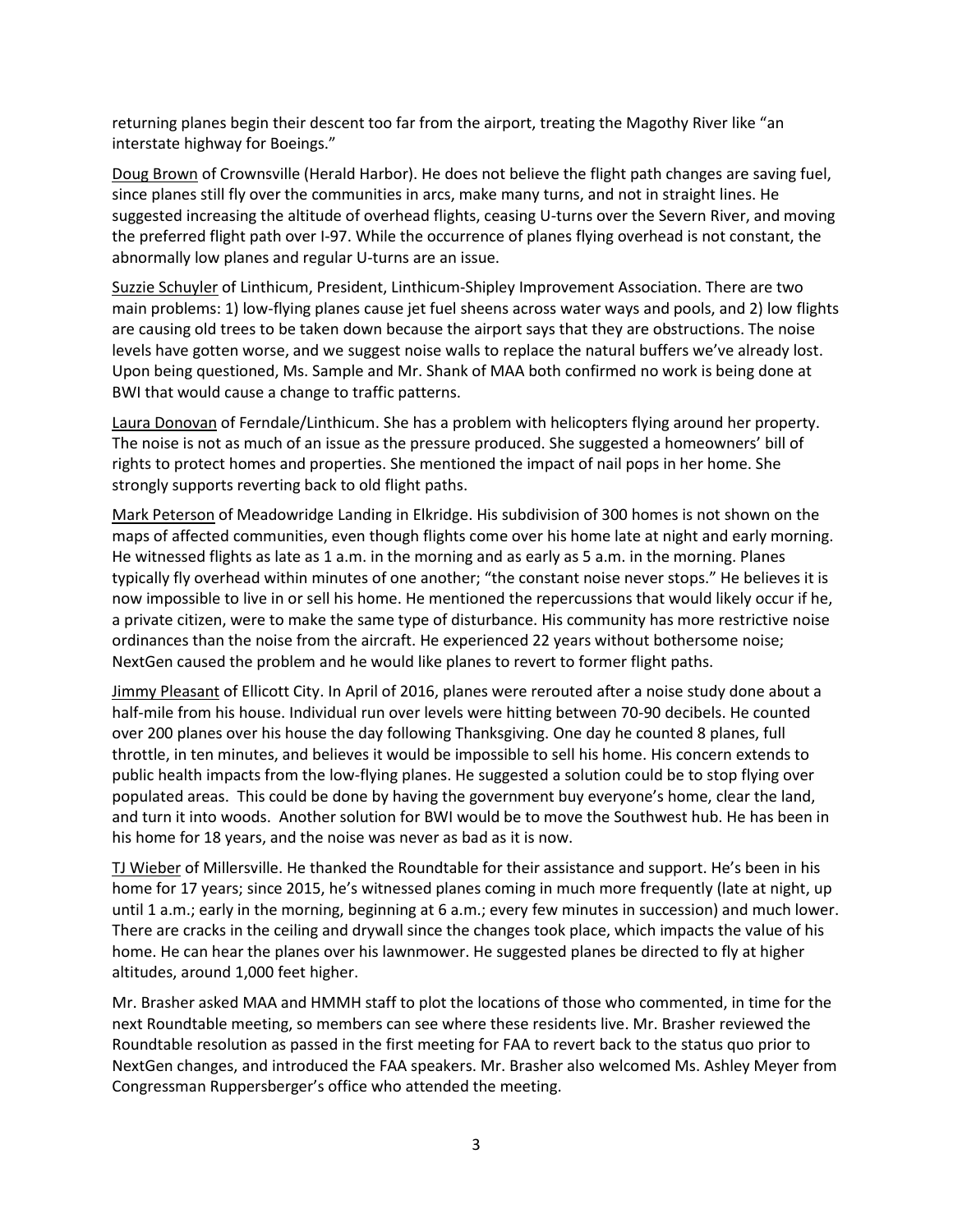#### **FAA Presentation**

Ms. Elizabeth "Lynn" Ray discussed FAA's goals for the presentation and stated that this discussion is an opportunity for FAA to look at the old flight paths, look at the changes that were made, understand what the communities mean when they say they want to revert back to the old (pre-NextGen) paths, so the FAA can come up with a technical solution that can come as close as possible to the attributes of the old paths that worked for the community.

Ms. Ray reviewed FAA's process for engaging with Roundtables, as well as addressed the Roundtable's resolution. There was discussion from several members of the Roundtable and attendees about the Roundtable's desire to immediately revert to old procedures, and FAA's statement that it is not possible to revert back because those procedures do not exist anymore. The Roundtable did not accept this answer and asked for a detailed written explanation from FAA as to why they cannot revert to prior flight paths. Several Roundtable members repeatedly stated that it is not the community's responsibility to fix the problem and requested FAA do so. Ms. Ray noted that the FAA Administrator committed to reviewing all resolutions from the Roundtable and consider if implementation is possible. FAA stated that the old procedures cannot be loaded into an airplane's system and thus cannot be implemented immediately; there are many different components of the changes that were made and the resolution asks for the reversal of each.

Performance Based Navigation (PBN) began in Baltimore in 1999. PBN allows for a certain amount of precision, which concentrates tracks, and allows flights to be moved to less populated areas. The accuracy of PBN has significant safety benefits as well; fuel savings are not the only benefits. Optimized profile descents save both fuel and emissions (through increased accuracy), lower noise, reduce complexities/mistakes, and allow for better terrain and obstacle clearance. Implementation of NextGen allowed for satellite capabilities, which are used to order airspace. Navigation procedures at the heart of Metroplex and NextGen are coded for an airplane to put in its computer and fly. Older flight procedures no longer exist. Metroplex started in 2011, taking 4 to 5 years to develop procedures and implement them. Ms. Ray noted that amendments are unlikely to take as long.

Ms. Ray stated that the procedures were not designed to lower altitudes, so FAA will need to look at the data to better understand what is happening and why residents are experiencing low-flying planes. Ms. Ray expressed her interest in determining long- and short-term solutions, and stressed the importance of having the right people around the table for this discussion.

Mr. Scheffenacker noted that FAA is the expert and should fix the problem they created, rather than expecting the community to do so. The FAA should be able to figure out how to put the system back to the way it was. Another suggestion Mr. Sheffenacker made is for FAA to compensate people for lost home values as a result of NextGen, based off of property values prior to NextGen's implementation. The Roundtable feels that FAA violated the community's due process. He warned that this back-andforth felt like a waste of the communities' time; we cannot be expected to navigate flight paths and gain enough technical know-how to make such a decision—this is FAA's specialty.

Ms. Ray clarified that the FAA will do the technical work, as guided by the opinions and suggestions put forth by the communities at the Roundtable. Ms. Ray reiterated that FAA simply cannot put things back to the way they were, and this Roundtable is the best path to a worthy solution/set of solutions. FAA plans to approach the issue by showing attendees where flights traveled prior to Metroplex NextGen, with the goal of getting the community's input on the characteristics that will provide some relief. The hope is that FAA can design better procedures than the original.

Mr. Brasher expressed concern that the FAA expects the community to direct FAA where to put aircraft. The FAA needs to figure out ways to achieve the characteristics of the old flight paths.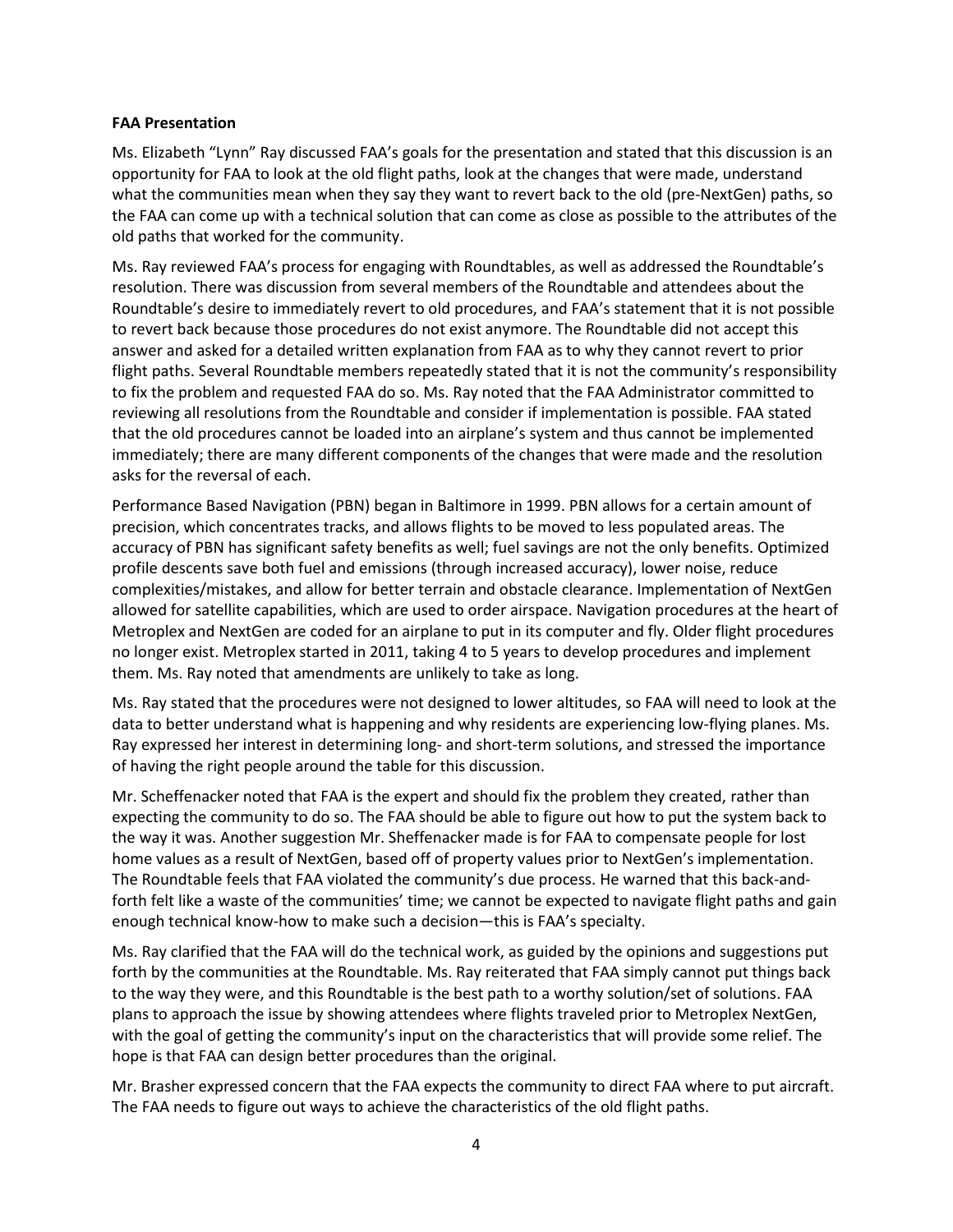County Council Chair and Councilman Jon Weinstein of Howard County stated that the Howard County Delegation gave the FAA this type of information in the past, almost a year ago (July 12, 2016). He voiced concern that no changes have been made to date. He felt as if the whole process was starting over again, as the same things are being asked for now that were shared previously. Carmine Gallo of FAA should have enough information to begin an analysis.

Ms. Ray explained that the FAA is considering prior input and data provided as part of this process. She reiterated the importance of the Roundtable as the best way to engage with FAA.

Mr. Chancellor noted that other communities around the country have experienced the Metroplex Program, including PBN, and have similar concerns to ours with the impacts, that perhaps the PBN part of the Metroplex Program is a system that is incompatible with residential areas and that the FAA should be looking to redesign the entire national Metroplex program as a result.

Ms. Ray mentioned many efforts underway to engage with communities around the country, and noted that most new procedures work, with a very small number causing problems. The FAA has changed their practices in the past 1-2 years, working to engage earlier with communities before changes are made.

Mr. Toler asked if FAA had a requirement to have a formal community advisory body or engage with communities in advance of the development of the new designs. Ms. Ray confirmed that there are no regulatory requirement to have a community advisory body in advance of making airspace changes, although as part of meeting our NEPA requirements the FAA does post the Environmental Assessment (EA) online, publish public notice , and have public comment period. Asked by Mr. Chancellor what alternatives to the current MetroPlex program at BWI were analyzed, reviewed and rejected. Ms. Ray said the EA has all the pertinent data and that it should still be available online.

Mr. Roth and Mr. Brasher noted that the published environmental review does not describe the changes or impacts, as they are being experienced now; it only states that there are no significant impacts under 3,000 feet. Ms. Ray noted that significant impact is a specifically defined legal term in FAA environmental orders and does not mean there were no impacts She stated that FAA now stresses the formation of a group like the Roundtable, to allow for a place to talk about changes. She said there are good reasons down the road for this group to exist. Ms. Ray described the reasons FAA undertakes airspace changes, taking into account safety and capacity, and what is happening in other airspace around Dulles, Reagan, and New York. She used Southern California as an example, where there have been close to 150 outreach meetings. Prior to making any changes, more public interfacing and airport involvement are instigated by FAA now.

Mr. Roth clarified that the Roundtable resolution requests that FAA start from a point before the implementation of Metroplex, and then begin the engagement and design process from the beginning.

As part of this Roundtable process, Ms. Ray stated that FAA will look at individual procedures to see what changes are possible to alleviate concerns. However, FAA cannot go back to old procedures because everything else has changed in the airspace. PBN orders the airspace, structures it, and allows arrivals and departures to come in separate from each other. We are going to be able to adjust individual procedures. There may also be other things we can do to lessen the impact through air traffic control.

An attendee asked for clarification on whom within FAA makes decisions on how to make changes, and Ms. Ray noted that the FAA's presentation will address that. She mentioned that the work is done by teams of controllers/procedure designers who must follow certain steps. Mr. Owens reiterated that it is not possible to revert back to the old procedures, and that FAA and the Roundtable need to work together to come up with a new solution.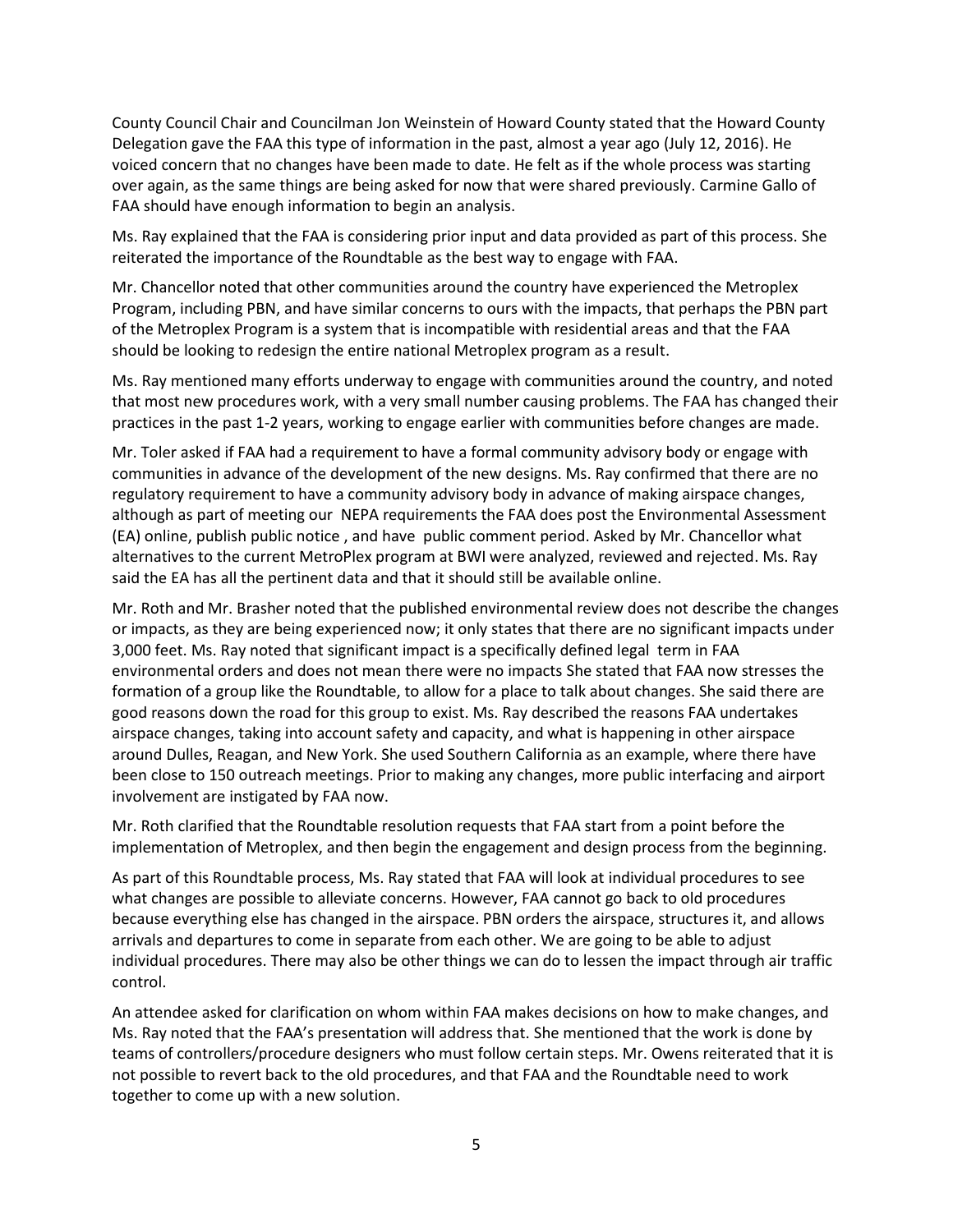The Roundtable members discussed past efforts to communicate with FAA since the implementation of the Metroplex, and FAA responded that this Roundtable is the best opportunity to determine potential solutions. A partnership with FAA and the Roundtable is necessary to move forward.

Mr. Brasher reiterated that the community does not want discrete new solutions, they want the airplanes to fly where they used to fly; peaceful enjoyment at one's home is a fundamental property right. Ms. Ray stated that the FAA does not know what characteristics/aspects of the old system the community wants to replicate, and that is the purpose of this Roundtable. Solutions may also be things other than procedures; there might be other things that FAA can do to help. Ms. Ray recommended attendees consider other community members that may want to join in on this conversation, so proper representation is assured.

Ms. Ray presented a summary of the discussion at the September and October 2016 public meetings, and identified the common themes, problems, and concerns of the community members. The FAA categorized the comments they received to better address them, and will provide a summary of the comments once personal information is removed. Ms. Ray summarized the contents of the comments received at the fall 2016 public meetings, and then summarized FAA actions since the October 27, 2016 meeting.

FAA has set a tentative date of 11/8/2018 to publish procedures to amend TERPZ SID (standard instrument departure) procedures, specifically to address concerns with departure routes from Runway 15R and 28. Ms. Ray stated that FAA will try to speed up the formal process for changing the procedure, but this is the standard time frame.

Mr. Verchinski requested information from FAA on the results of the Metroplex post-implementation monitoring and evaluation phase. Ms. Ray stated that she would provide available information to the Roundtable, most likely in the form of a report.

Ms. Ray turned over the presentation to Mr. Bennie Hutto of FAA to discuss flight tracks and changes that have been made to procedures so far, using the example of a change to a departure procedure from Runway 15R to increase altitude more quickly to minimize noise.

Mr. Hutto presented slides of procedures prior to implementation and post-implementation of Metroplex, and discussed and displayed slides of changes FAA already made. Ms. Sample from MAA confirmed that there have not been the same number of complaints since this tweak was put into place. Mr. Hutto made a clarification for the Roundtable to consider what they mean specifically by "reverting back" to old flight paths, for example within a certain distance from the airport or farther out. There is a consideration for lateral spacing as well as altitude data.

Roundtable members requested additional data from the FAA and MAA on flight altitude for existing procedures as well as prior procedures, as there was some disagreement over the accuracy of the data FAA displayed at the meeting. Mr. Hutto also described other factors that may impact noise, like weather, but FAA's data shows altitude to be almost the same; therefore, this is one of the issues that must be examined more closely by FAA, in order to see what is creating more problems for community members now.

Mr. Shank addressed an attendee's question as to why aircraft can't be moved without considering impacts to other procedures so there isn't a conflict. Dispersion needs to be examined.

Mr. Hutto then reviewed data from departures of Runway 28 prior to, mid-way, and post Metroplex implementation. Mr. Roth asked the FAA to show data for a turn towards Hanover and Elkridge, which produced a noise impact that brought a new residential development and a school into the DNL 65 dB contour; he wants this turn to be removed. This will need to be discussed with the Tower. Mr. Roth also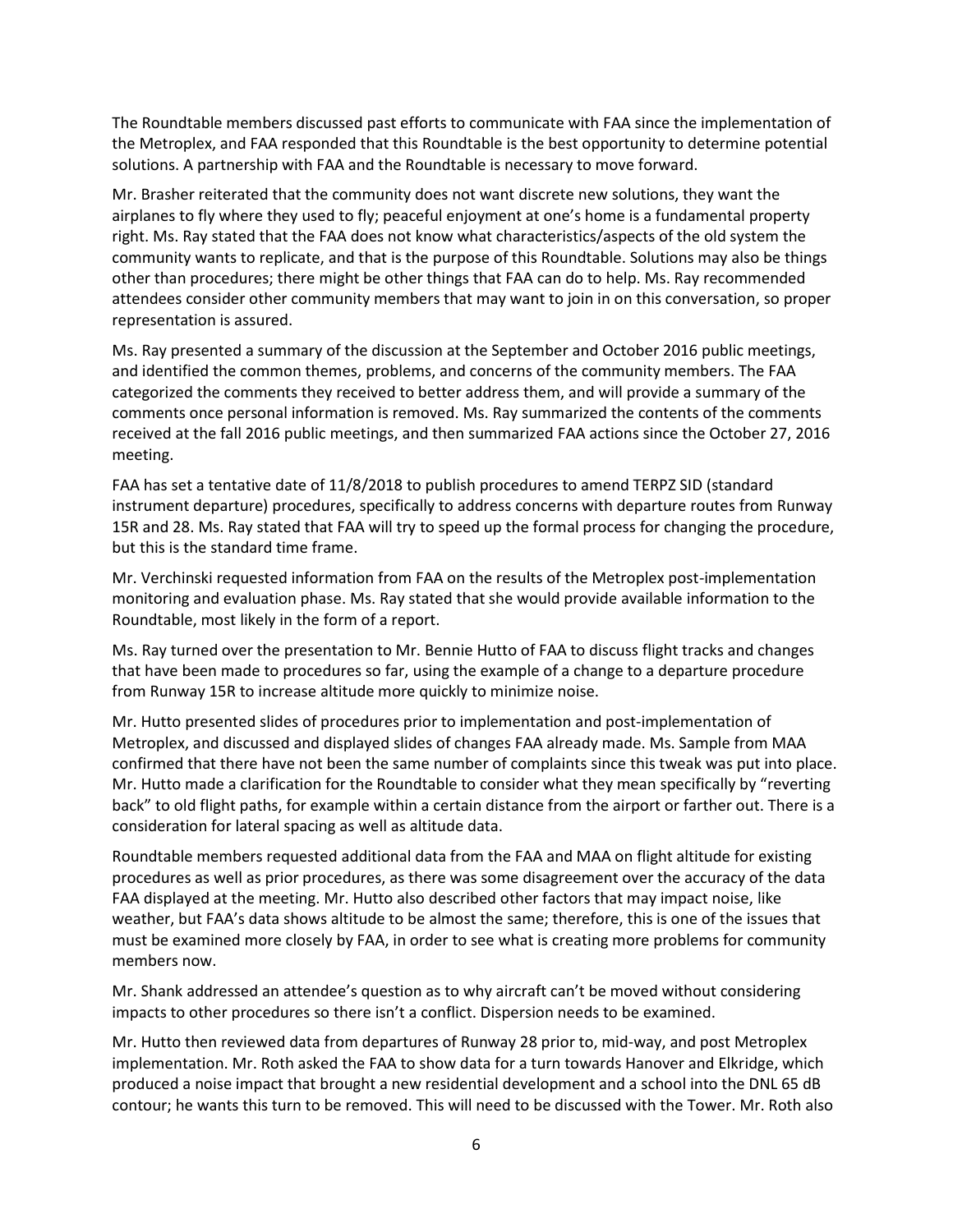asked if the 10 degrees of separation is a new rule, and Mr. Hutto replied affirmatively and noted that noise abatement is voluntary for them.

Mr. Roth asked the FAA if air traffic controllers can wait until planes are further from the airport to make the turn, which Mr. Hutto replied that can be one of the suggestions FAA looks into. He suggested to increase altitude more quickly, and to move the center track for the Runway 28 departures back to where they were prior to implementation.

Mr. Chancellor stated that the concentration of airplanes and lower altitudes are the real problems and that the area he represents in Western Howard County is strongly impacted by continuous Runway 28 departures and also arrivals on other runways. Action needs to occur quickly, without inundating us with technical jargon, because of the human suffering involved.

Mr. Hutto explained how dispersion occurred under the old procedures because humans (air traffic control and pilots) were responsible for inputting aircraft instructions, versus under PBN where routes are already loaded into aircraft navigation systems prior to take-off. Trying to recreate the same type of dispersion that occurred before might create some safety concerns, as the planes are mainly controlled by computers.

Additional discussion took place about how FAA was able to make changes without a public input process. FAA's responded that public and community engagement was not required at the time, but they are changing their processes to include more robust engagement.

Mr. Hutto then reviewed arrival procedures into Runway 33L and compared pre-Metroplex procedures to post implementation. There were some questions and discussion about why FAA made the decision to put an aircraft path in a new route over Crownsville. Mr. Hutto asserted that the waypoint in question was already there. Under questioning from Mr. Brasher, Mr. Hutto stated that this "new" route may not be essential and it appears that air traffic controllers are spacing the aircraft coming in from multiple directions and directing them where to fly. Ms. Ray described the difference between aircraft making a visual approach versus visual flight rules.

Members of the Roundtable asked again why planes are flying at such low altitudes so far out from the airport, and asked FAA to look at this issue. An attendee, Austin Holley, described low flying aircraft over his house and that his young son could tell the planes were flying closer. He showed on the map projected from the PowerPoint slide the general location of where his house is located. Ms. Ray agreed to look at this issue. Mr. Hutto explained that all the traffic is designed to stay above Class Bravo<sup>1</sup> to protect aircraft at lower altitudes flight via Visual Flight Rules (VFR). Prompted by Mr. Owens, Mr. Hutto described how the meeting with FAA technical staff will occur, in order to review this information and determine feasibility.

Mr. Chancellor urged the FAA to consider dispersion until planes pass densely populated areas. Ms. Reese shared the example of Navy flights introducing deviation into their procedures for aircraft that combined precise autopilot and GPS systems. Due to the precision of such systems, the same small areas on aircraft carrier decks were becoming worn prematurely by the planes' tailhooks due to the precision and accuracy of this type of navigation. A similar effect of this constant barrage is being felt by

FAA has illustrations of Class B airspace at

 $\overline{\phantom{a}}$ 

 $<sup>1</sup>$  A descriptions of the different types of airspace classifications is available from FAA at</sup>

http://aspmhelp.faa.gov/index.php/Airspace\_Classification

https://www.faa.gov/air\_traffic/flight\_info/aeronav/digital\_products/vfr\_class\_b/\_The Class B airspace is shown on the graphic labeled "Washington Tri-Area"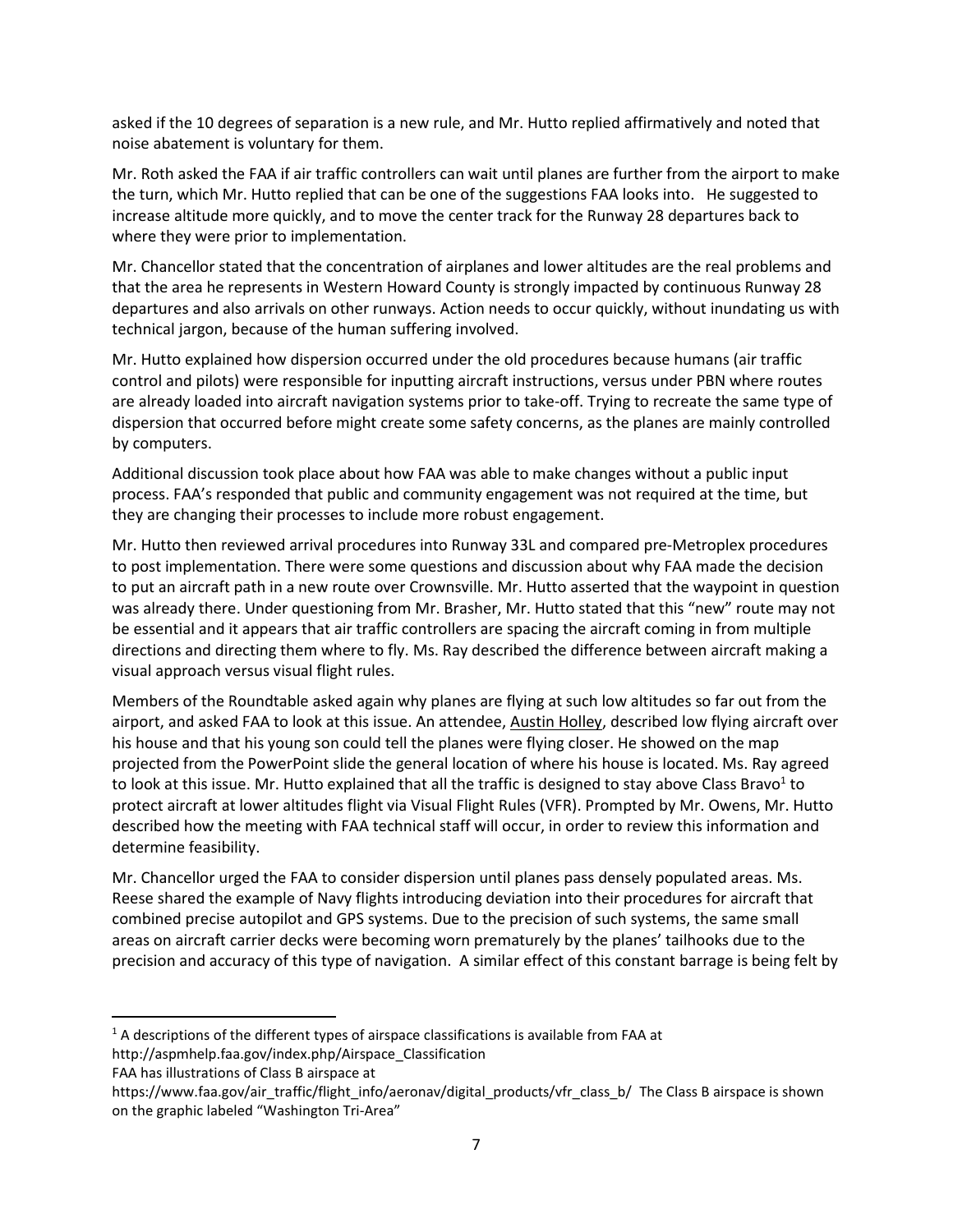citizens under NextGen's highways in the sky. Mr. Hutto assured that some deviation can be built in, and they will look at this possibility.

Pointing at the maps from the presentation illustrating pre- and post- DC Metroplex flight paths, Mr. Brasher stated that a main change the group wants in order to revert back is obvious. Mr. Hutto responded and said that data will be shared at the next meeting or the one after it, showing what could possibly be done to reduce the impacts.

Mr. Hutto discussed the leeway allowed to planes while flying. They must stay within a particular area along a center track and a particular altitude for the approach procedure. However, if the plane is cleared for a visual approach, they can descend at the pilots' discretion. Mr. Roth determined that an optimal profile decent sounds wildly different; he thinks planes should be flying higher and descending at a greater rate. To increase clarity, Mr. Hutto said he will add procedures on mapping.

Mr. Brasher stated that he does not believe the EA looked at the impacts of moving aircraft to a lower altitude. He was unable to find the data or how this might have been studied. Ms. Ray confirmed that FAA will look into why planes are flying so low, so far out. She said it is likely discussions will need to also occur with the industry. Mr. Hutto stated that the final approach course had not been changed.

Ms. Wilemon reiterated the some resident's suggestion to shift traffic over the I-97 corridor; she points to Houston as an example of a sharp turn being implemented, in an effort to avoid residences. Mr. Hutto agreed to look at the potential for the use of the I-97 corridor. This request has not been formally requested of the FAA by the Roundtable.

Ms. Reese asked about air pollution emissions or exhaust impacts to communities from low flying planes. Mr. Hutto did not have an answer.

An attendee made the suggestion to change the procedures or routes to provide relief during later evening and early morning (11 p.m. – 6 a.m.), also utilizing the I-97 corridor. Ms. Ray explained that if an aircraft is flying an Instrument Landing System (ILS) approach, they cannot go lower than a certain altitude because that is set by flight standards. If it's a visual approach, they might be able to fly at a lower altitude. This data is something FAA will have to examine. Mr. Hutto supported this by statement by saying the ILS approach cannot be moved, but FAA could potentially move other procedures left or right by a mile or more and look at different types of approaches.

Roundtable members requested that the next time FAA presents flight track data that show both arrivals and departures on the same slides, as well as show communities further out (at least 20 miles) to provide a complete picture. It would also be helpful to show a longer time frame (averages over a year or two), as well as a comparison of tracks flown via visual versus instrument approaches. Graphics that show altitude profiles would also be very useful. More data collection needs to occur. Ms. Ray suggested an additional review of a Required Navigational Procedure (RNP) instrument approach that could be potentially flown by airlines, such as Southwest, as aircraft on such approaches may be able to be guided to fly over the interstate (unless prohibited by weather). Mr. Roth noted that it is not obvious that pilots are following established procedures. Mr. Chancellor requested data be provided on where departure "highways" intersect with arrival "highways" because it is at these busy intersections where some residents experience noise from around 250 planes per day on some days, which is a magnification of their distress above what would be the case from having only departures or arrivals over their homes. Mr. Shank stated that this was something that has never been considered by the FAA to his knowledge and that is needs to be reviewed.

Mr. Owens observed that the Roundtable discussion has provided a number of good suggestions that FAA can look at to make changes. The Roundtable and FAA now have a process to identify suggestions